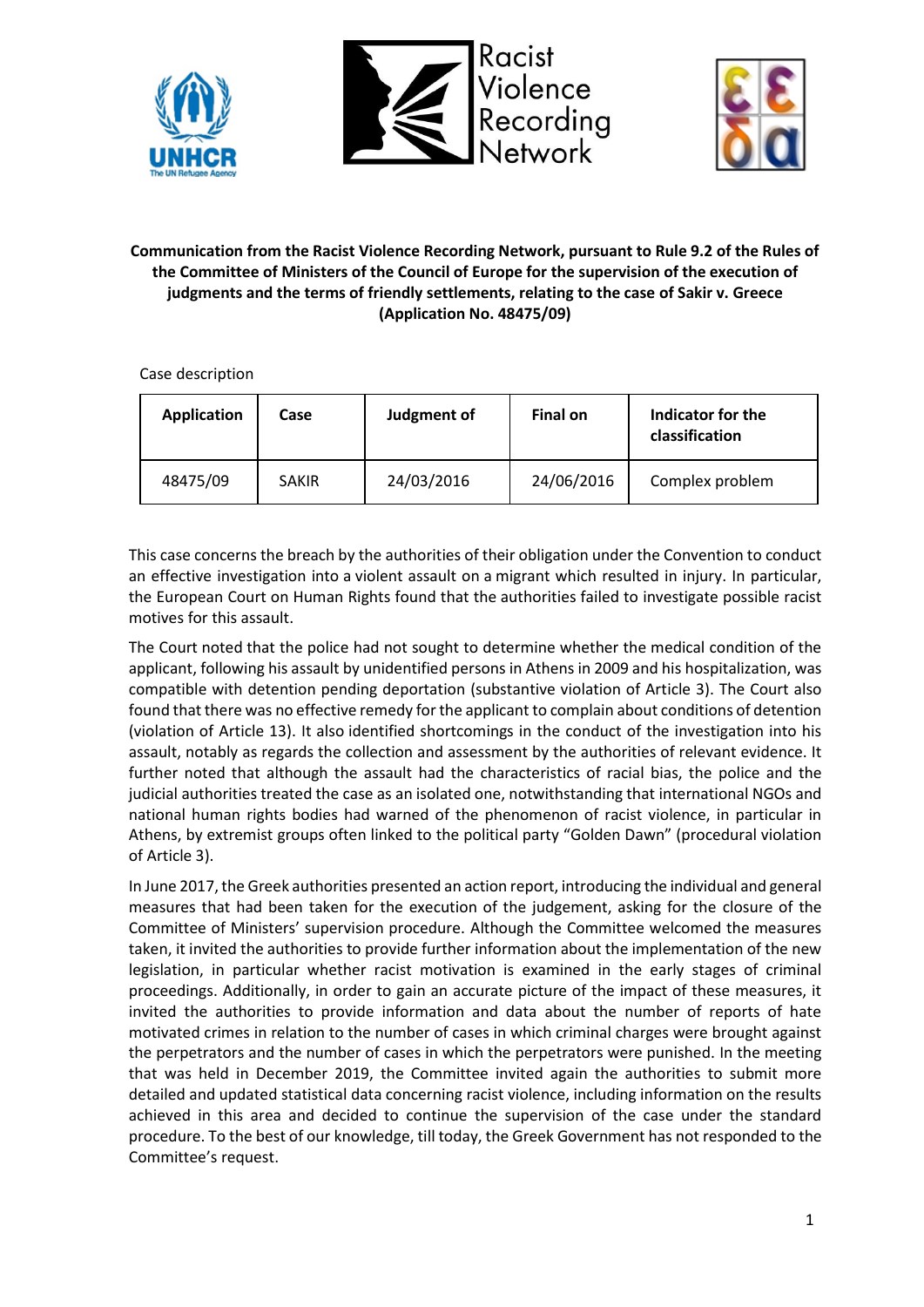





### **The Racist Violence Recording Network (RVRN)**

In 2011, the Racist Violence Recording Network (RVRN) was set up at the initiative of the National Commission for Human Rights (NCHR) and the Office of the UN High Commission for Refugees in Greece (UNHCR), and with the participation of non-governmental organisations and bodies.

At the time of the establishment, two important findings resulted in the creation of the said network: a) the absence of a formal and effective racist violence incidents' recording system, and b) the need to bring together all entities, which, on their own initiative, record racist incidents against individuals that seek their services. RVRN includes today 47 civil society organisations that record hate crimes and provide support services to victims. To date, despite the developments on establishing a national system for recording racist violence, the recording of such incidents by RVRN continues to be deemed necessary as the data is complementary to the official recording as well as captures a clear picture of the quantitative and qualitative trends of racist violence in Greece.

### **Measures taken in recent years to tackle racism and racist crime in Greece:**

In response to the European Court's judgements regarding the inadequate investigation of cases with racist motive, taking also into account the increase in racist attacks and violence throughout the country, Greek authorities made significant steps in improving the relevant legislation, an initiative fully welcomed and encouraged by RVRN. The most important among them are the following:

- Establishment and operation of the National Council against Racism and Intolerance, an advisory inter-ministerial body tasked with developing policies against racism and promoting initiatives aimed at protecting individuals and groups against hate crime, in which representatives from the Administration and Civil Society shall participate. (Law 4356/2015). More information regarding the current operation of the National Council against Racism and Intolerance are listed in page 10.
- Law 4443/2016 on Equal Treatment, which introduced significant changes to the relevant institutional framework, including inter alia the Ombudsman's competence to monitor and promote the implementation of equal treatment in both the public and private sectors.
- Law 4478/2017, which transposed the EU Directive 2012/29/EU on the Protection of Victims of Crime, including Victims of Racist Crime, established minimum standards on the rights, support and protection of victims of crime.
- Strengthening of anti-racism legislation: A) Amendment of Article 81A of the Criminal Code (now 82A), by removing the concept of hatred and replacing it with the concept of victim's targeting based on its characteristics, so as to facilitate the application of the provision. B) Introduction of a new criminal offense (Article 361b of the Criminal Code) which penalizes the exclusion of persons for contempt on account of their characteristics from the supply of goods or the provision of services to the public. However, this article has been abolished by the new Criminal Code, as codified by Law 4619/2019, based on the argument that the racist motive of any criminal act is covered by the provision of Article 82A of the new Criminal Code (Law 4619/2019). In addition, the aggravating circumstances in the case that the criminal act is carried out in public is also covered by Articles 361, 362 and 363 of the new Criminal Code (Law 4619/2019).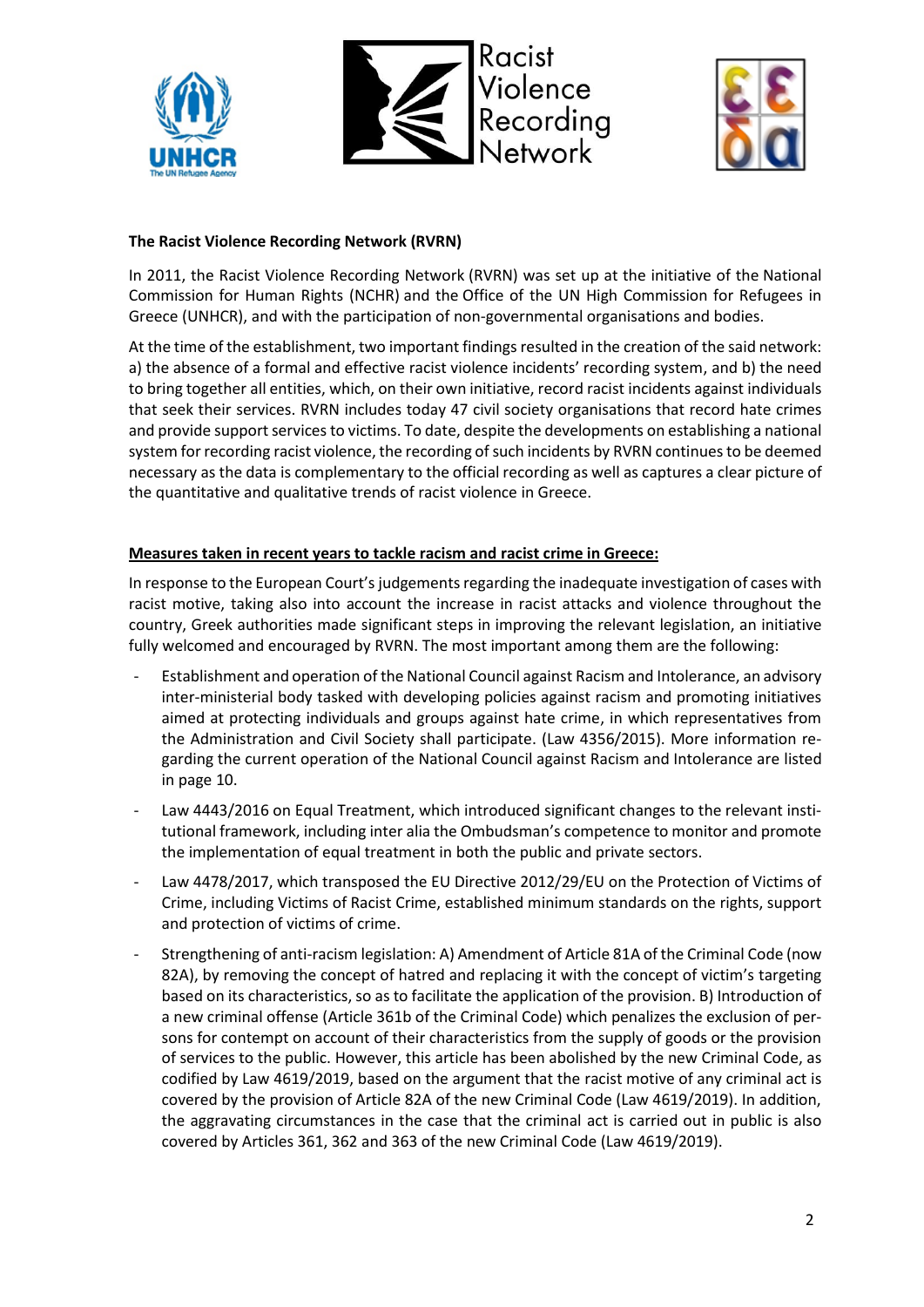





- Appointment of Special Prosecutors for Racist Crime: Initially it concerned five (5) Public Prosecutors in the whole districts of Greece. Recently, an enhancement of the institution took place, with the appointment of 24 Special Prosecutors, in total, for racist crime.
- Prosecutor's Office of Athens: Classification of the case files related to racist crimes with the label "RC" to facilitate their identification. There was also a recommendation, through a circular, that the abovementioned practice be extended to the other prosecutor's offices as well.
- Training of judges and prosecutors on racist violence.
- Establishment of two (2) Divisions and sixty-eight (68) Offices Against Racist Violence in the Hellenic Police.
- Victims and witnesses of racist violence who are not citizens of EU Member States may be granted a residence permit on humanitarian grounds under Article 19A of Law4251/2014, as in force.

Despite the above positive developments, many structural problems and shortcomings have been identified to date, with regards to the implementation of legislative interventions, like Law 4478/2017 (for more information regarding the challenges on the implementation of the Law 4478/2017, please see pages 9-11) as well as of the recording of the racist-related cases and the provision of services to the hate crime victims. At the same time, convictions by national courts in such remain limited.

RVRN provides the below specific data to support that there are still several shortcomings as regards the unhindered and proper implementation of general measures mentioned in the action report provided by the Greek State.

### **On the principal measures of general character described in paragraph 21, we would like to share the following remarks:**

The most significant measure taken by the Greek Government is described in paragraph 21c and concerns the modification of Article 81A of the Criminal Code on "racist crime" by Law 4356/2015. In particular, the said modification replaced the subjective notion of "hatred" with the objective notion of "the targeting of the victim" on the grounds of his/her racial, ethnic, religious, etc. background. Undoubtedly, the establishment of a general aggravating circumstance for crimes with bias motivation under the aforementioned Article 81A is a clear and positive message to organized groups of racist violence perpetrators.

However, the actual impact of Article 81A on pending criminal cases was quite limited. This was the result of the absence of a specific transitional provision that would explicitly provide for the replacement of the Article previously in force (Article 79 para. 3d) by Article 81A. More specifically, although national courts could not apply the general aggravating circumstance regulated in Article 81A in pending cases since this would inevitably constitute a deterioration of the defendants' position (which is not allowed inter alia by the Greek Criminal Code, Greek Constitution, ECHR and ICCPR), if such transitional provision was in place, the racist motive could be taken into account at earlier stages and not just in the sentencing one, i.e. after the guilt of the offender has been established. That way, the relevant court decisions and hence the relevant caselaw would be more extensive, including a more extended and systematic analysis of the crucial aspects of racist crimes.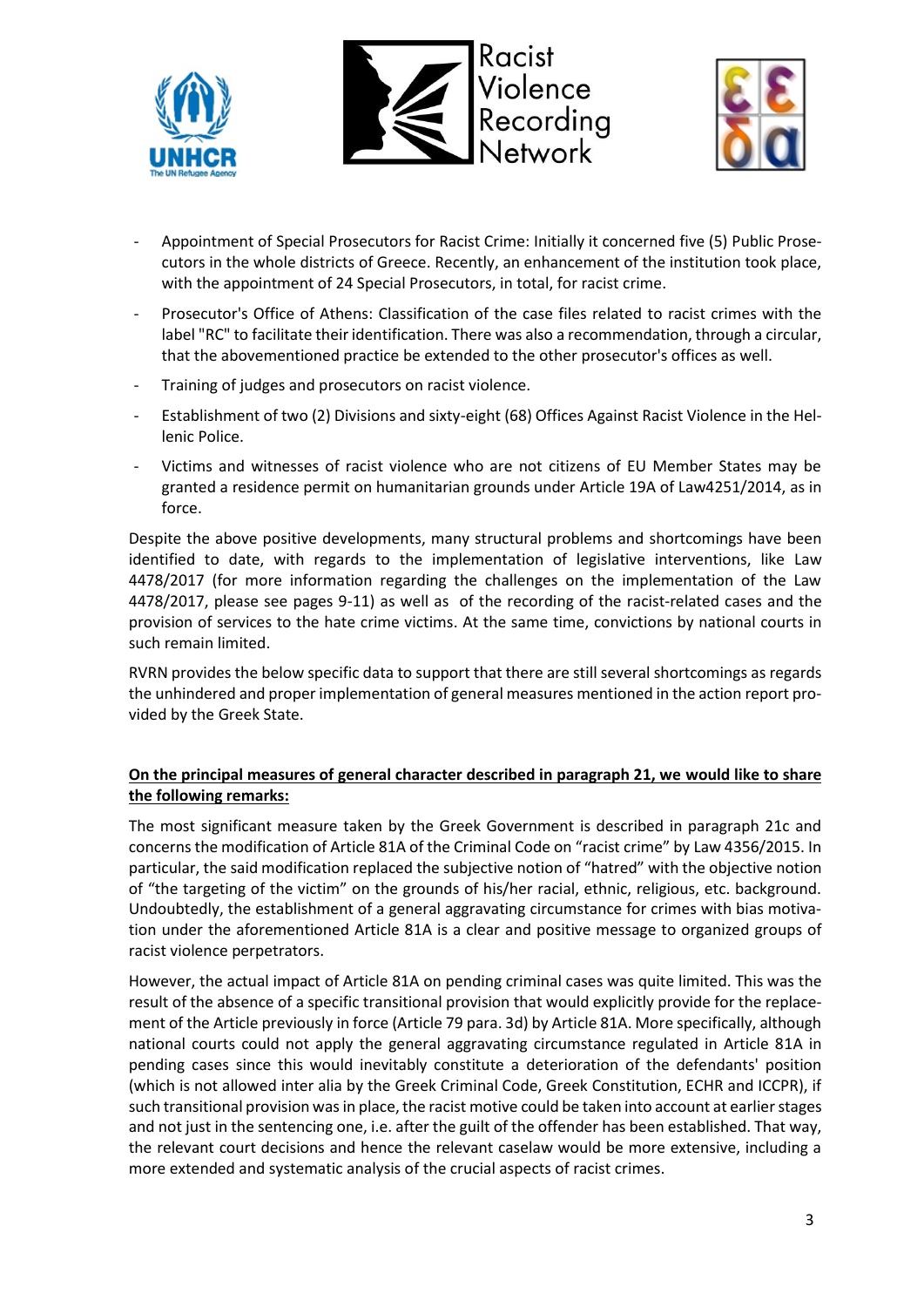





The Government highlights as an example of compliance with the rules of Sakir's judgment the introduction of Art. 81A, paragraphs 31 and 32 of Law 4285/2014 and its implementation in the case of the murder of Pakistani citizen S. L. (crime date: 17 January 2013, defendants: Ch. S., D. L.). In practice, in thiscase Art. 79 par.3 was used in the first instance (court decision 398/15-4-2014 of the Athens' Mixed Juror Court) and Art. 81A should be used in the second instance court, following the repeal of article 79 par. 3. However, the second instance court, although it described the homicide as a "racist crime", explicitly did not use the Art. 81A clause, as this could be considered a deterioration of the defendants' position (which, as mentioned above, is not allowed inter alia by the Greek Criminal Code, Greek Constitution, ECHR and ICCPR) as well as due to the fact that the repeal of Art. 79 has not an explicit reference to continuing persecution with Art. 81A. (court decision 286/6-5-2019 by the Athens' Mixed Juror Court of Appeal).

Similarly, in the case of the grievous bodily injury of Egyptian citizen W. T. (date: 3 November 2012, defendants: S. G., etc), Article 81A was not used by the Piraeus' Three Member Court of Appeal for Felonies with the same explanation given earlier (court decision 203, 265, 294, 404, 482, 486/2015) on the grounds that Law.4285/2014 abolished Article79 par. 3d and that the use of the Article 81A could constitute a deterioration of the defendants' position.

In other high-profile cases of racist crime, Greek courts acknowledged the racist motive of the crime, but avoided using the specific articles of the Criminal Code, either in its old form (Article 79 para.3d) or in the new one (Article 81A, now Article 82A). Indicatively:

In the case of the attempted murder, arson, robbery, etc. against Pakistani citizens R. Al., M. Ak., etc. (crime dates: 10 September 2012 and 22 September 2012, defendant: K. K.), although the Athens Mixed Juror Court (court decision: 325, 326/28-3-2014) ruled that the defendant had expressed "his desire that all the Pakistanis should be ousted", "they smell", and, as he explicitly told a witness, that "we killed him because he was a Pakistani", it did not make use of the clause provided for in Article 79 para. 3(d). Similarly, the 2<sup>nd</sup> Athens' Mixed Juror Court of Appeal (471/9-11-2017) although it repeated in its description the racist motivation of the crimes, did not make use of the 81A clause.

In the case of the dangerous bodily injury of Pakistani citizens L. Al., M. Iq. and M. H. in Ierapetra, Crete (crime date: 13 February 2013, defendants: P. G., D. Ar., etc.), although the Three Member Misdemeanor Court of Lasithi ruled (court decision 1079/13-11-2014) that the perpetrators were "motivated by xenophobic and racist feelings", it did not make use of the 81A clause.

In the case of the dangerous bodily injury of Afghani citizens Al. R. and R. M. (crime date: 16 November 2011, defendants: Sk. Th., L. I., M. G.), although both the 1<sup>st</sup> One-Member Misdemeanor Court of Athens (74344/10-7-2017, expedited process) and the 8<sup>th</sup> Three-Member Misdemeanor Court of Athens (3181/26-9-2018) described comprehensively the attack suffered by the victims after being asked by a group of perpetrators unknown to them about their "country of origin", it did not make use of the 81A clause.

Similarly, in most recent cases especially on the islands of north Aegean, the possible racist motivation of the attacks was not investigated in practice. Local police authorities seem to have disregarded the obligations of internal circular 7100-25-14δ/7-11/2014 and Public prosecutors routinely don't seem to include the hate crime element, despite the modus operandi of the perpetrators, meaning elements showing that the perpetrators may have acted in an extreme, xenophobic and organised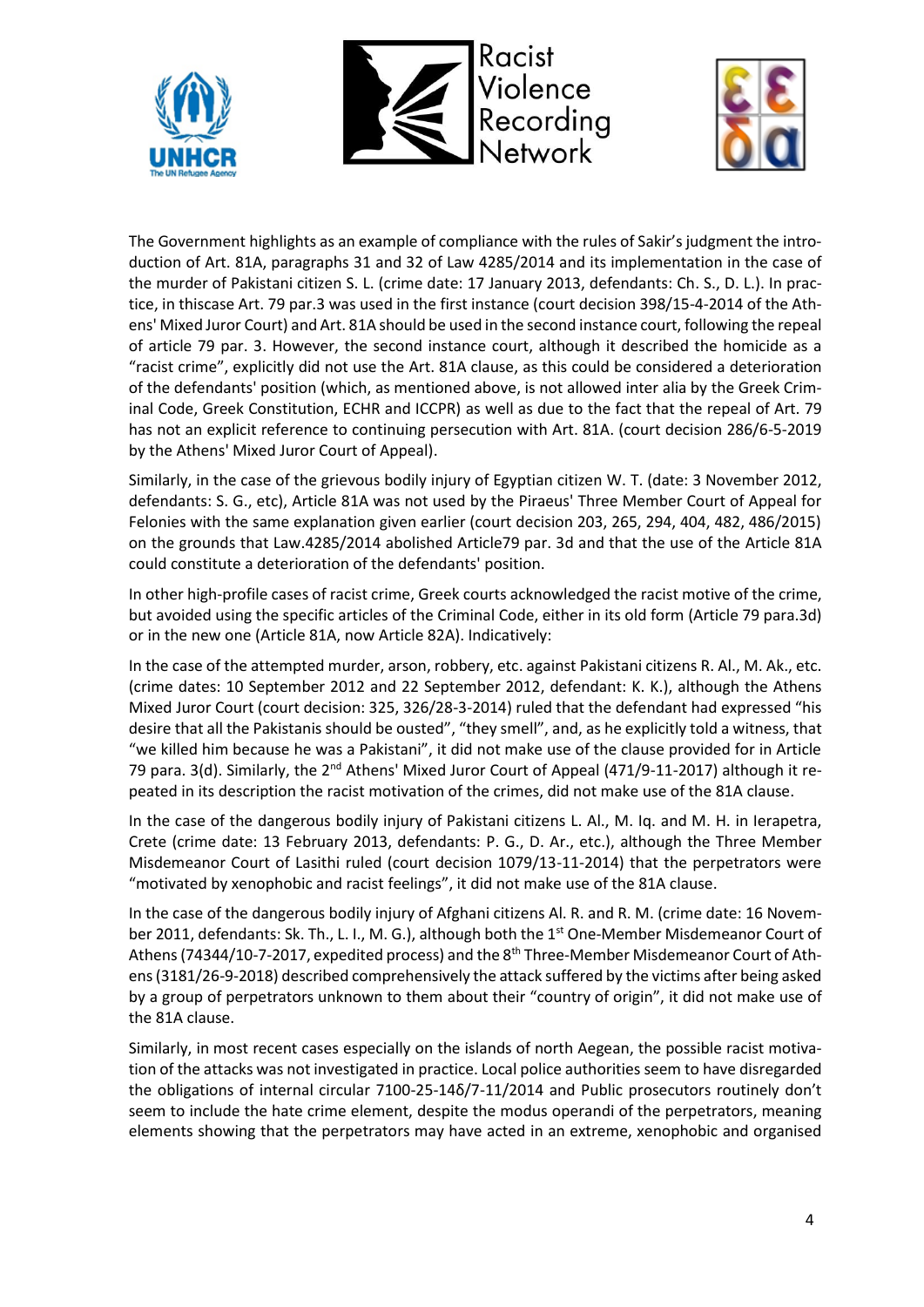





manner<sup>1</sup>. In addition, especially on the islands of Samos and Lesvos, critical challenges are observed regarding the investigation of racist crimes: in the case of Bangladeshi citizen E. Ud. in Lesvos (baton attack without provocation outside supermarket Lidl near Kara Tepe refugee camp), initially, the defendant has been prosecuted only for dangerous bodily harm without racist motivation. In a second stage, the prosecution was upgraded to the offense of the grave bodily harm, but still the racist motivation was not included. The court was postponed indefinitely due to the COVID19 restriction measures. With the new form of the article, racist motivation should be added in the early stage of criminal proceedings, by the local competent public prosecutor in order to become an issue during the ensuing court hearing. Under the version previously in force (Article 79 para.3), the racist motivation as an aggravating circumstance for penalty enhancement, could be revealed in a later stage of the procedure and particularly only at the time of sentencing. This could result in the loss of important elements for proving, during the court procedure, the bias motivation, since the racist motivation was not taken into consideration during the early stages of the criminal proceedings.

## **On Law 927/1979 referred to in the paragraph 22a and 28, we would like to share the following remarks:**

The Law 927/1979 (widely known as the "anti-racist law") is an old part of the Greek legal framework but has seen little use or implementation. Law 927/1979 was amended by Law 4285/2014 predominately in the following areas: a) the criminalization of "urging actions able to provoke hate" was narrowed and now reads "in a way that endangers public order or threatens life, freedom or bodily safety" (Article 1),and b) the criminalization of "offensive ideas against a person or a group on the sole basis of racial or ethnic background or religion" was replaced by penalization of exclusively the "approval or denial of genocides, war crimes, crimes against humanity, the Holocaust and crimes of Nazism" (Article 2). However, either in its wider or in its narrower limbs, Law 927/1979 was rarely implemented – it is noted that one of those cases is highlighted in paragraph 28 of the Greek Government's Action Report.

Greek authorities have failed to implement Law 927/1979 against apparent cases of its violation by high-profile political figures, namely MPs of the political party "Golden Dawn", who have been implicated in racist rhetoric and violent activity and who are now under trial as members of a criminal organisation. In the case of a raid on a market in Mesologgi against immigrant stallholders by Golden Dawn members under the command of the local member of parliament, K.B. on 8 September 2012, a file was established, and the defendants were prosecuted, inter alia, under Law 927/1979. The ruling of the One-Member Court of Misdemeanor in Mesologgi (1619/14-11-2014) shows that the judge failed to differentiate between the criminalization of "urging actions to provoke hate" and acts of bodily injury or damaging another's property as he ruled that "the defendants should be found innocent... because no violence was actually committed and the foreigners had left the market before the defendants reached there."

<sup>1</sup> Racist Violence Recording Network, 2013 Annual Report (April 2013), page 7-8. Available at: [http://rvrn.org/wp-content/uploads/2014/04/Report2013\\_EN.pdf](http://rvrn.org/wp-content/uploads/2014/04/Report2013_EN.pdf)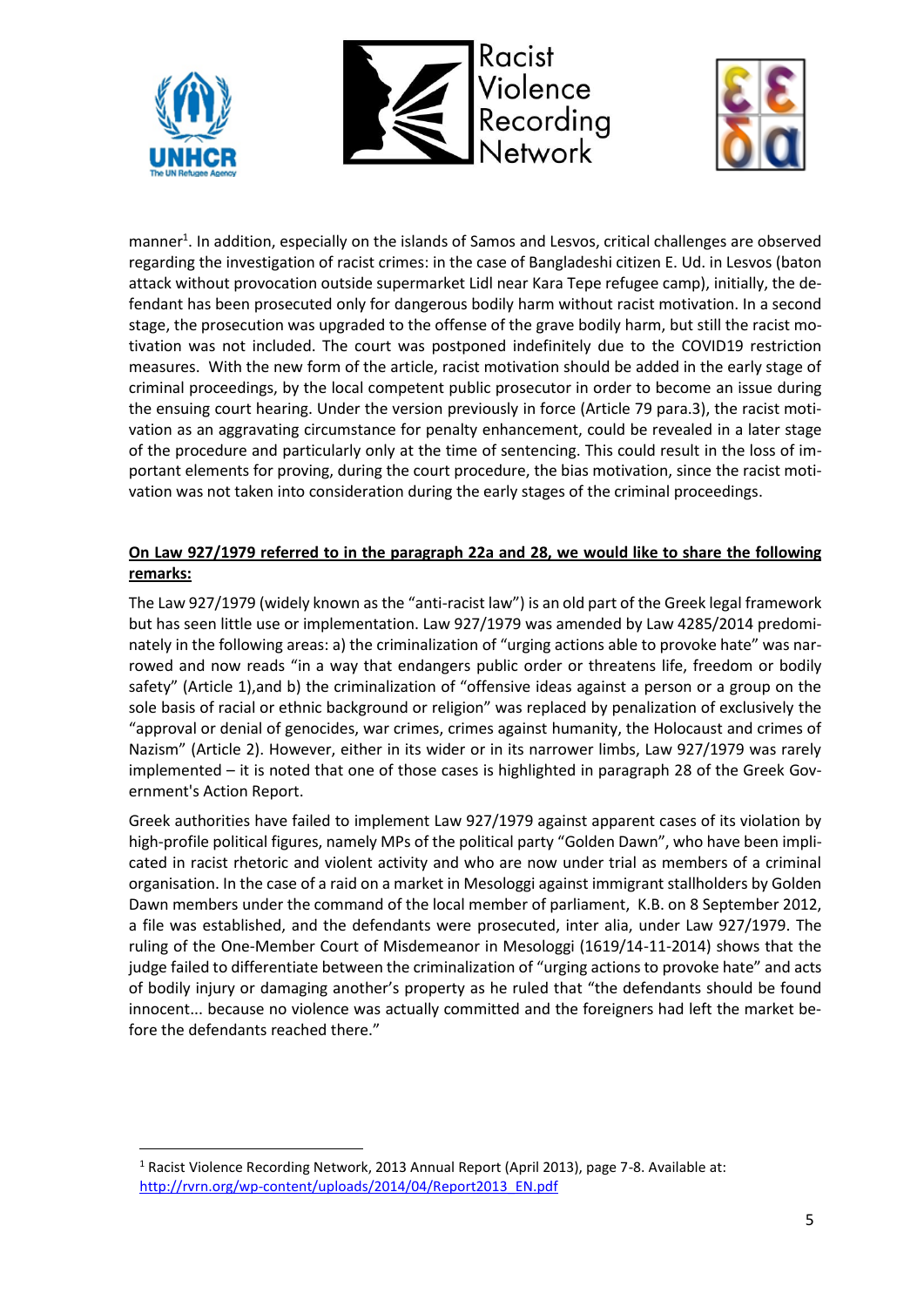





### **On the numbers of racist incidents given by the Greek Government in paragraph 24, we would like to share the following remarks:**

As far as the incidents with a racist motive per year are concerned, there is no differentiation between acts prosecuted under Article 81A and racist rhetoric prosecuted under Law 927/1979. Generally, in practice, there is no systematic procedure for classifying the files of the cases in order to ensure the effectiveness of the monitoring of the criminal proceedings, e.g there is no differentiation between criminal complaints filed by civilians, often by the victims themselves, and files created by state prosecutions. At the same time, the numbers of convictions are remarkably low in relation to the recorded incidents.

Additionally, the absence of a systematic and commonly accepted procedure for collecting of substantiated and detailed evidence is not in line with the content of the circular on 12/12/2018 by the Supreme Court's Deputy Prosecutor Mr. Konstantinos Paraskevaidis, which instructs precisely the biannual collection of files on racist crimes. (The Greek Government correctly reports on that important circular in par.22(c). The circular orders the collection of evidence to take place every June and December, featuring the following: a) files created by state authorities or criminal complaints filed by civilians, b) initials of perpetrators, c) offences and clauses used for prosecutions in court, d) court decisions at first and second instance.

Being provided with the clear differentiation of the crimes (81A or 927/1979) and the kind of prosecution (proprio motu prosecution or prosecution pursuant to a criminal complaint) would allow the Council to reach a safe conclusion about the Greek Government's actions to address hate crimes. Thus, the evidence of these bi-annual reports should be provided to the Council.

As regards recordings by civil society, according to RVRN data the following is noted:

Although incidents of organized violence have decreased since 2013, RVRN continues to record a significant number of attacks showing signs of structured organizations or committed by organized groups targeting asylum-seekers, refugees and migrants. Attacks by organized groups against these foreigners take place, not only in major urban centres but also in the regional areas, especially where accommodation sites or reception centres for asylum-seekers or unaccompanied children are located. In addition to the attacks by organized groups that are driven by extreme far-right beliefs, RVRN finds an increasing trend in incidents of everyday racist violence. The term "everyday" aims to describe the expression of racist behaviours or racist violence, usually of low intensity, which is expressed by individuals in the context of everyday life: in public transport, at school, at work, in public services. Those recordings highlight the repugnance that a certain part of Greek society shows towards diversity, which is largely linked to the serious lack of a respective culture and policies of actual integration and acceptance of otherness. Racist rhetoric expressed at a central and local political level, also plays a key role in the development of such behaviours, and significantly contributes to the "normalization" of xenophobia and intolerance. In this context, another element that is evident in the behaviour of the perpetrators, stemming from the testimonies of the victims (they carry out attacks in public spaces, with other citizens witnessing, in some cases police officers as well), is their indifference to the possible legal consequences of their actions. At the same time, it is observed that to a large extent the victims of such attacks have come to "accept" their victimization as a "normal" feature of their daily lives. In short, the perpetrators seem to be attacking with the expectation that their act will go unpunished, while the victims seem to incorporate targeted aggression as an integral part in their everyday lives. This painful context for communities affected by racist violence on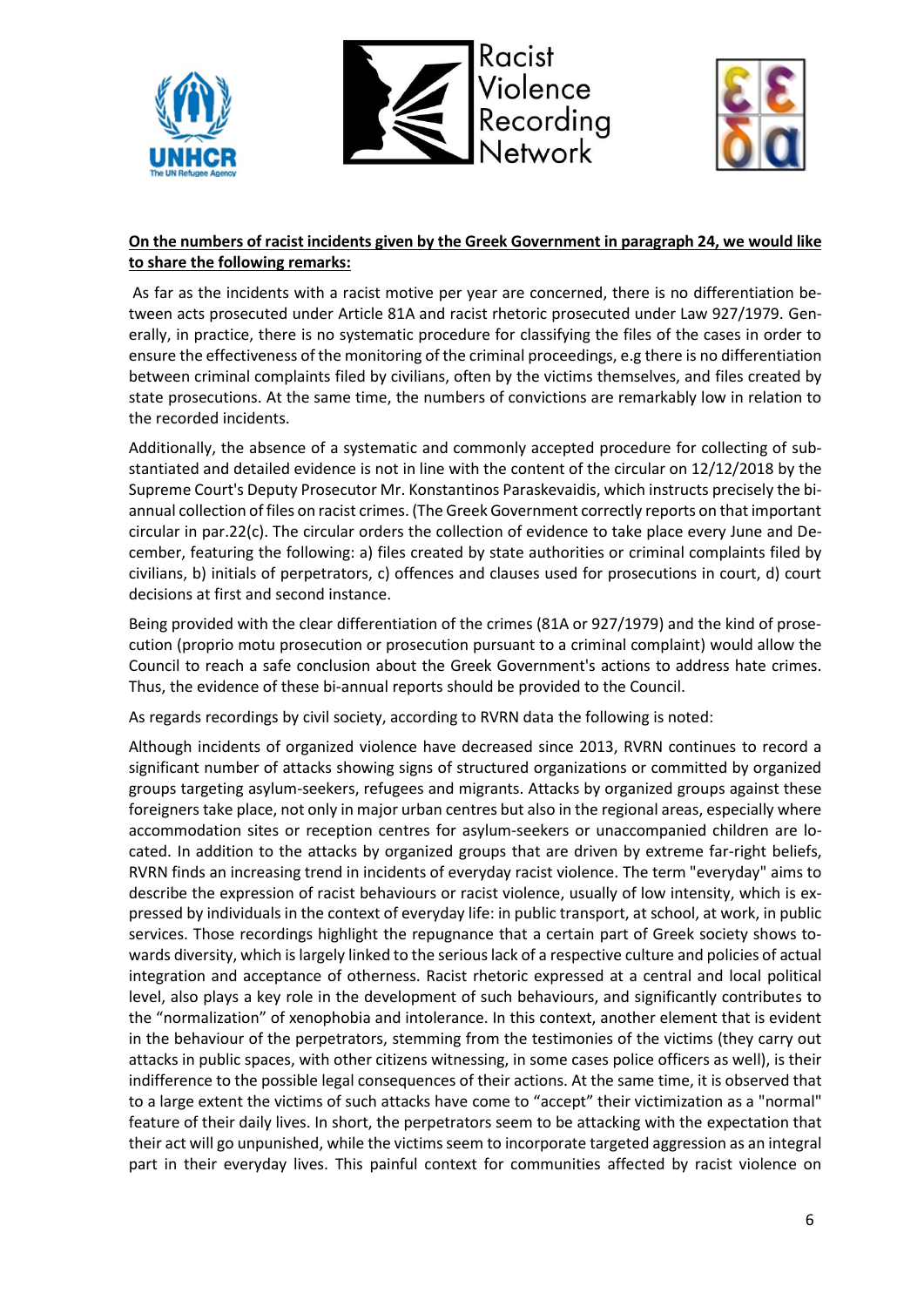





grounds of nationality, ethnic origin, colour and / or religion is deteriorating when it is further aggravated by institutional racism, expressed either through policies that restrict access to basic rights, or through the inappropriate behaviour of civil servants resulting in the exclusion of individuals of different ethnic, cultural, religious or linguistic backgrounds from services and goods. Particularly for the police, based on the RVRN data, during 2018 a significant increase is recorded in incidents where law enforcement officials are either the perpetrators or just involved. In 22 recorded incidents, the perpetrators were law enforcement officials, in comparison to the 10 incidents recorded in 2017. In these attacks the victims were mainly migrants and refugees. Specifically, the victims were undocumented refugees and migrants (11 incidents), unaccompanied minors (3 incidents), asylum-seekers (6 incidents), a refugee (1 incident), a Greek transgender woman (1 incident). As regards the characteristic features of these attacks, they all involved disagreeable behaviour demonstrated by law enforcement officials during routine or non-routine police control operations. In the vast majority of these incidents (19 incidents), the victims reported that they sustained physical violence in public spaces or inside police departments in Athens. During 2019, according to the RVRN data, the recorded incidents in which police violence is linked to racist violence, continues being high (17 recorded incidents, while the total of the 2019 recorded incidents were 100, meaning the 1/5 of the recorded incidents by RVRN). The victims of these attacks were once again mainly asylum-seekers, refugees and migrants, (14 incidents). As regards the characteristic features of these attacks, the trends identified during 2018 were confirmed once again.

Generally, based on the RVRN 2019 data, the recorded incidents against asylum-seekers, refugees and migrants on grounds of ethnic origin, religion or colour, are as follows:

Victims: 43 incidents against men (in 16 incidents the victims were 13-20 years old), 7 incidents against women (23-32 years old), 2 incidents against offices or NGO facilities that provide services to the said groups. In the incidents recorded in 2019 the victims were from Afghanistan (18), Syria (5), Cameroon (3), Congo (3), Turkey (3), Pakistan (3), Palestine (2), Egypt (1), Ivory Coast (1), Georgia (1), Gambia (1), Ghana (1), Iran (1), Central African Republic (1), Mali (1), Morocco (1), Burkina Faso (1), Nigeria (1). Compared to previous years, in 2019 the majority of the targets were people of African origin.

Legal status of the victims: 35 incidents against asylum-seekers, 2 against legal residents and 9 against refugees, 1 against undocumented third country nationals.

Perpetrators: According to victims, the perpetrators were mainly Greek citizens (42 incidents) and men (36 incidents). In 6 incidents the perpetrators were women, while in 3 incidents the group of perpetrators were foreigners. In 13 incidents the perpetrators were 17-30 years old, in 5 incidents 31-40 years old and in 6 incidents 41-60 years old.

As mentioned above, RVRN finds that, during 2019, the activities of extreme, informal and formal xenophobic groups, both in Athens and in the regional area, has been confirmed once more. RVRN has recorded attacks that either have features of structured organizations or are committed by organized groups. These groups proudly state that they are infused with extreme xenophobic ideologies, they adopt the respective vocabulary, dress code and practices and they behave as if on a mission.

The perpetrators usually surprise the victims, while they attack in an organised manner. Most of the time they start with verbal attacks and then the attacks escalate by causing serious injuries to the face and prominent parts of the body, so that the wounds work as an intimidation for members of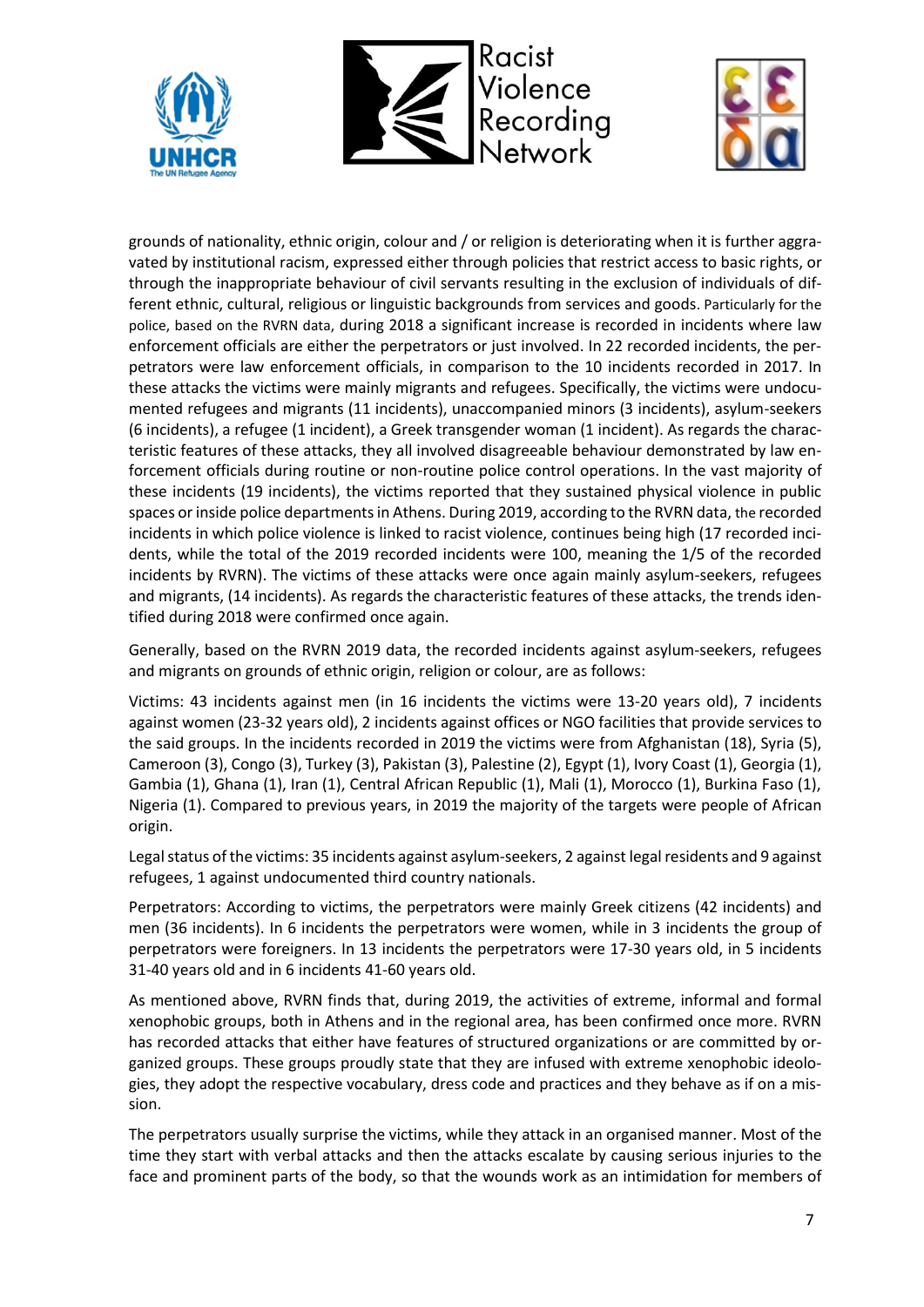





the victim's community. Racist violence and the ensuing fear work as a message imposed by these groups not only on the victims and the communities to which they belong, but also on society as a whole.

This category includes a case against an Afghan, who was attacked while going to the grocery store in his neighbourhood, by a group of people wearing black clothes. The witnesses recognised the perpetrators as members of Golden Dawn. Also, another incident concerning a Gambian citizen and recorded by RVRN shows features of xenophobic organised attacks. The victim while returning home from work, "sat at the bus stop waiting. A young man showed up and abruptly told him to get up so that he could sit down. The victim denied. Then the young man called someone on the phone. After a while, a group of 6-7 people showed up and attacked the victim. They surprised him […], stopped him and started punching him in the face [...], kicking him in the head and body [...] The victim does not remember when they left. He remembers that they were young Greek men, with short hair, most of them in black clothing and they were all wearing military boots...". At the same time, in other incidents, which occurred in Athens and were recorded by RVRN, the above-mentioned attack pattern is repeated with larger groups of perpetrators, reaching up to 20-30 people.

However, as mentioned above, in 2019, violent attacks by organized groups against migrants, asylum-seekers and refugees occurred not only in large cities but also in the regional areas, especially in areas where there are reception / accommodation sites for asylum-seekers or unaccompanied children. There are specific incidents of refugee children in 2 cities of western Greece, who were the victims of such attacks while playing with their peers at a football field near the area they live.

"The victim reported that […] he used to go to the football field almost every day to play with his peers. One night, while he was there with his friends, a group of men who were wearing hoods and were holding bats, attacked them."

"… at the football field […] at night, while seven children were playing […], a group of 4-7 people dressed in black and wearing hoods […] holding bats, attacked the refugee children".

In both incidents there is a recurring pattern of unprovoked and organized attacks. The perpetrators wear hoods, carry makeshift weapons and strike the victims on purpose. The construal of such an incident is exacerbated by the fact that the attack affects the normalcy of a local community as well as the process of substantial integration of the refugee children, as it takes place during their daily and enjoyable activity.

In the incidents of organized attacks are included attacks in which the perpetrators, while riding a vehicle, target the victim who is moving around areas near reception / accommodation sites. Such was an attack recorded by RVRN on an Aegean island hosting a Reception and Identification Centre. Particularly, two asylum seekers while were returning to the Reception and Identification Centre of Leros, during the night, a car appeared in front of them, heading to the same direction. The car then performed a U-turn, approached them and then passed them - repeating the same circle about 3 times. When, the car approached once again the victims, the passenger seated next to the driver punched the one victim on his neck and back while the passenger seated behind him grabbed his jockey cap, both acting without having exited the vehicle. The passengers also started provoking the victims by addressing verbal insults. It is noteworthy that the victims stated that they had seen the car parked in town close to the RIC shortly before the attack, as if the perpetrators appeared on purpose, after having spotted the victims leaving the town, in order to attack them. RVRN recalls that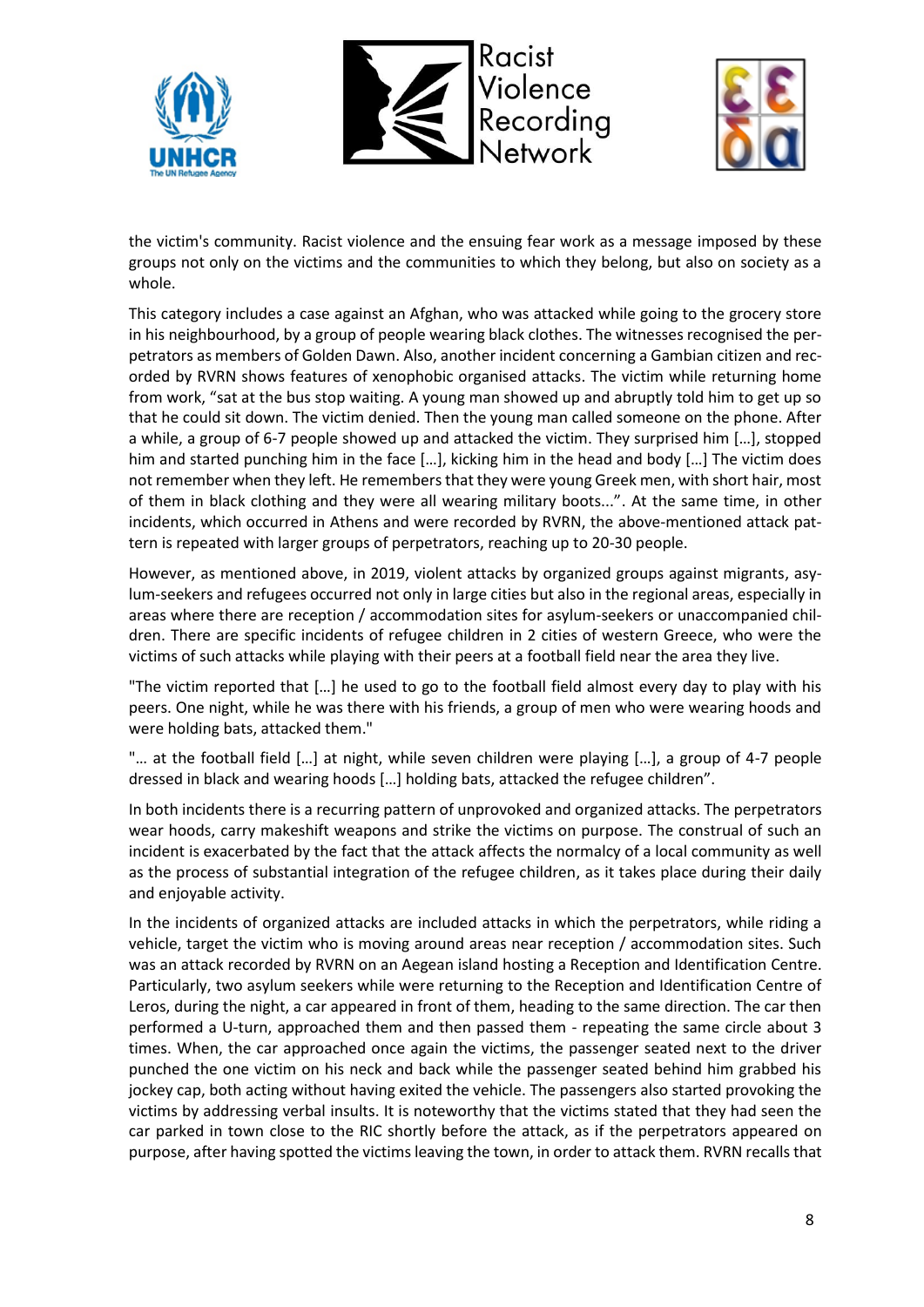





the surprise factor and the premediated attacks by groups against refugees has already been identified and recorded in its Annual Reports since the beginning of its operation. Hence, it appears that this is a recurring practice that continues during 2019, has features of organised attacks, with xenophobic and racist motivation, committed by groups and should raise particular concern.

As mentioned above, in addition to organized violence by groups infused with far-right beliefs, RVRN has recorded aggression against refugees in other aspects of everyday life as well. By analysing the incidents, we can distinguish the following main trends: In all incidents the perpetrator is an individual engaging in an activity or arrangement of a victim's issue in the context of managing everyday life matters. In the context of this activity or arrangement, the victim is sometimes attacked by an unknown person and sometimes by a person from their wider social circle. For the above, we can distinguish the incidents in those involving the perpetrator being neighbours or property owners of the homes where refugees live and those where the perpetrators are unknown to the victims who are attacked in public spaces such as squares, playgrounds, open markets and in the means of public transportation. Each of the following instances, is an incident that occurred under different circumstances, but eloquently depicts the breadth of stereotypes against refugees and migrants as well as the serious lack of a culture of substantial integration and acceptance of migrants and refugees:

- "... Around 6.00 p.m. the lady was sitting on a bench in Victoria Square. Then a Greek kicked her, threw her off the bench, insulted her, telling her to go back to Afghanistan. The lady sat back on the bench again, without standing up."
- "Week after week, whenever he saw us outside, myself and my girlfriends, he was harassing us [...] we could understand that he was insulting us in Greek [...] before going into the apartment building, he saw me at the entrance and pushed me back violently [...] to one of my girlfriends he pulled her headscarf to take it off [...] while I was waiting at the bus stop, he suddenly hit me on the head and told me "Muslim no good".

In fact, the latest testimony shows that an external feature of the victim associated with religious identity (e.g. the headscarf) is the element that allows the perpetrator to locate the victim and attack, both because of the different ethnic origin and religion. In its annual report for 2019, the European Commission against Racism and Intolerance points out that xenophobic nationalism is still expressed through various forms of Islamophobia, often depicting Islam as a religion which is foreign to national culture and the identity of many Member States. This rhetoric is often only the first step towards the exclusion [...] of Muslims and is in stark contrast to the universality of human rights. It also contributes in rendering Muslims with apparent signs of their religion, particularly vulnerable to intolerance, hate speech and even violence driven by hatred<sup>2</sup>.

Finally, the following testimony as well as the below mentioned qualitive trends based on the RVRN data of the last years are indicative for the need for training and guidance, on a systematic way, for the entire personnel of the Hellenic Police and other involved authorities(e.g. medical staff and social services in the hospitals) regarding their obligation to assist the hate crime victims, to intervene for their rescue and to make sure that the victims are referred to the competent services.

"The victim was in the open market with his wife and their minor child […] to do the shopping. A male Greek national approached the victim, speaking Greek and doing gestures for them to leave […]. From the perpetrator's behaviour, (the victim) he understood that there was a racist motive. The perpetrator hit the victim on

<sup>2</sup>European Commission against Racism and Intolerance (ECRI), Annual Report on ECRI's Activities covering the period from 1 January to 31 December 2019, (March 2020). Available at: [https://www.coe.int/en/web/european-commis](https://www.coe.int/en/web/european-commission-against-racism-and-intolerance/annual-reports)[sion-against-racism-and-intolerance/annual-reports](https://www.coe.int/en/web/european-commission-against-racism-and-intolerance/annual-reports)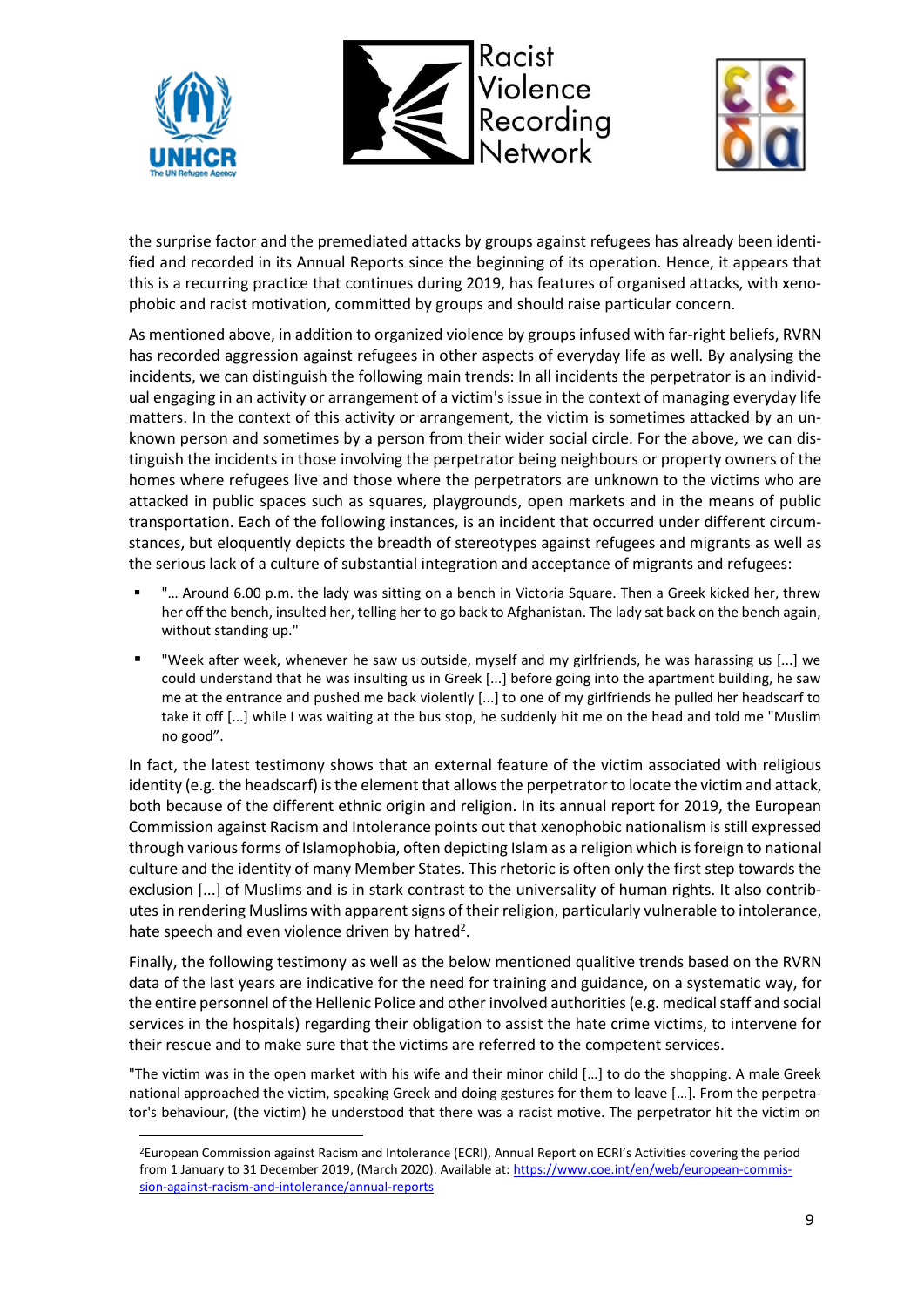





the head. Three police officers and citizens witnessed the incident. Three citizens started shouting at the perpetrator - the victim realized it was in his defence. The police officers didn't try to prevent the incident and didn't arrest anyone. On the contrary, after checking the victim's documents, they said that the incident was over and that he should leave."

In general and apart from the obligation of the law enforcement officials to intervene and protect the victim, according to the RVRN's recordings of incidents involving foreigners who were assaulted and hospitalised following the incident, it seems that firstly, law enforcement and prosecution authorities usually consider victims as part of the penal procedure, mainly as a source of information about the case or in a manner consistent with the involvement of each victim in the penal proceedings, but they do not focus on the fact that hate crime victims may need support in a more holistic way. Especially for the law enforcement authorities that usually are the first who meet the victim, they should be familiar with the procedures for supporting the victim in order to provide relevant information or referral. Another element based on the RVRN quantitative data concerns the medical staff that interacts with the victims strictly on a medical basis, solely addressing the victims' medical issues, while to our best knowledge no other form of support is provided or offered to these persons (e.g. psychological/social support). At the same time, the medical staff of hospitals and other healthcare providers seems to be totally disconnected from the penal procedure (e.g. no information is provided to the victims regarding the possibility of reporting an incident), while to our best knowledge, no or very limited support is provided to the hate crime victims by the social services in the hospitals, in which the victims are hospitalised. However, according to the Law 4478/2017, it is imperative that all authorities involved in this process be thoroughly familiar with, and bound by, certain basic instructions, depending on the phase of the procedure: a) first contact with the competent authority (victim identification, individual needs assessment, referral); b) reporting of the incident to the authorities; c) criminal investigation; d) penal procedure; e) post-trial phase of the penal procedure. For that purpose, the competent authorities must be clearly designated and informed of their duty to implement the law, so as to be able to lay down proper internal procedures (e.g. designate compliance officers and implement compliance protocols).

### **On the other measures of general character, we would like to share the following remarks:**

In several other cases, we witnessed unacceptable delays in the process, which hinder the victims' right to an effective remedy. The most prominent of these cases is the one of the racist attacks at Sappho Square (Mytilene, Lesvos- 22-23 April 2018): On 17 April 2018, a group of refugees, mostly from Afghanistan, gathered at Sappho square, Mytilene, Lesvos, to protest against their living conditions in Moria Reception and Identification Centre and the death of a fellow refugee. On Saturday 21 April, a far-right group made an open call to the residents of Lesvos to gather at the square on Sunday 22 April, after the military parade, "ready for everything". On Sunday 22 April, at about 8 PM, around 150 local residents started attacking the approximately 180 refugees with bottles, sticks, stones, pieces of marble, firecrackers, flares etc. Throughout the course of the night, they were joined by more "indignant citizens" (as the local residences who participated in the attacks used to call themselves) until they reached 300. The refugees remained peaceful throughout the attacks. Approximately 30 refugees were taken to the hospital, many with head injuries. The total number of injured persons was much higher. At approximately 5 AM, the police arrested the 120 refugees that still remained in the square, as well as two Greek students that had stayed behind in solidarity with them. The refugees were charged with "illegal occupation of public space", "riot" and "resistance against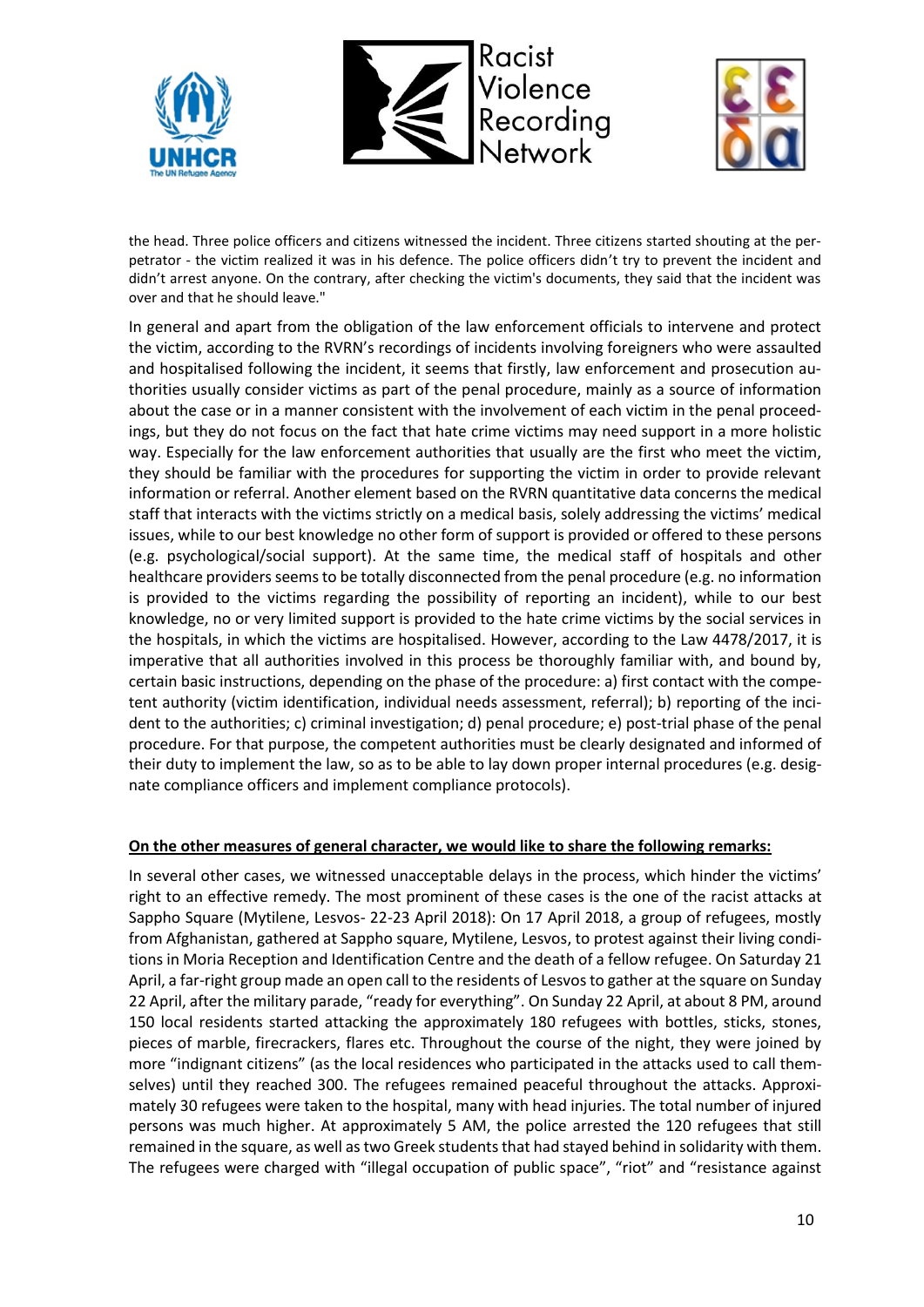





the authorities". The refugees were eventually released, and the hearing was scheduled for 9 May 2019. None of the perpetrators of the attacks against the refugees was arrested. The casefile regarding the racist violence against the refugees was transmitted by the Police to the Prosecutor in November 2018 and identifies 26 persons as potential perpetrators of the attacks. The Public Prosecutor pressed charges in February 2019, invoking also Article 81A ("racist motive") and requested that a "main investigation" be carried out. The case has since been pending before the Office of the Investigating Judge. The defendants have not been called to provide their statements to date. The delays in the investigation of the aforementioned case have fostered a climate of impunity on the island of Lesvos, while many of the defendants in this case have already been identified as suspects of attacks against members of migrant-related Civil Society organizations. It is also important to note that some of the victims of the above attacks, who are also civil parties in the criminal proceedings, applied, already in summer 2018, for access to an individual assessment so that their specific protection needs and necessary special measures could be identified, as provided by Law4478/2017, transposing Directive 2012/29/EU ("Victims Directive"). However, to date they have not heard back regarding the progress or outcome of this request.

Another such case is the one of recurring racist violence in Aspropyrgos; a racist gang has repeatedly targeted and attacked Pakistani citizens working in the area from August 2016 to May 2017. In a situation of inaction by the authorities, a criminal complaint was filed in the Supreme Court by human rights activists and organisations that are members of RVRN (no. 5395/19-6-2017) with crucial evidence (victims' names and testimonies, photos, videos, etc). An Investigating judge has been appointed to the case. Nearly four years after the crimes, no perpetrator has been brought to justice. In the meantime, the end of the five-year long trial of leaders and members of the organisation "Golden Dawn" is yet to come. One component of the indictment is the racist attack by Golden Dawn members on Egyptian citizens in the area of Perama (crime date: 12/6/2012, victim of attempted murder: Ab. Em.). The result of the trial will send a strong message as to whether the Greek authorities plan to combat racist crime.

All these cases prove that, while there are racist crimes and anti-racist legislation in place, the Greek authorities fail to investigate the cases, prosecute and convict perpetrators with the use of available legal tools. At this point, RVRN notes, based on the implementation of the relevant legal framework, that the involved authorities should proceed with the ex-officio prosecution of any offense in which indicators of bias motivation are identified. Additionally, several cases handled by organisations, members of RVRN, corroborate<sup>3</sup> that the bias element of a crime is frequently "filtered out" during police investigations. It could be argued that the Greek Government, after a prolonged state of denial, legislated on racist crime, but fails to implement such legislation in practice.

Furthermore, on several additional measures, the Government does not provide any information of implementation regarding the following issues:

- How many victims of racist crimes took advantage of the provisions of Law 3811/2009 (para. 21a)?
- What was the concrete work of the National Council (para.21b) or of the Mediator (para. 21h)?

<sup>3</sup>European Network Against Racism, Racist Crime & institutional Racism in Europe - ENAR Shadow Report 2014-2018. Available at[: https://www.enar-eu.org/IMG/pdf/shadowreport2018\\_final.pdf](https://www.enar-eu.org/IMG/pdf/shadowreport2018_final.pdf)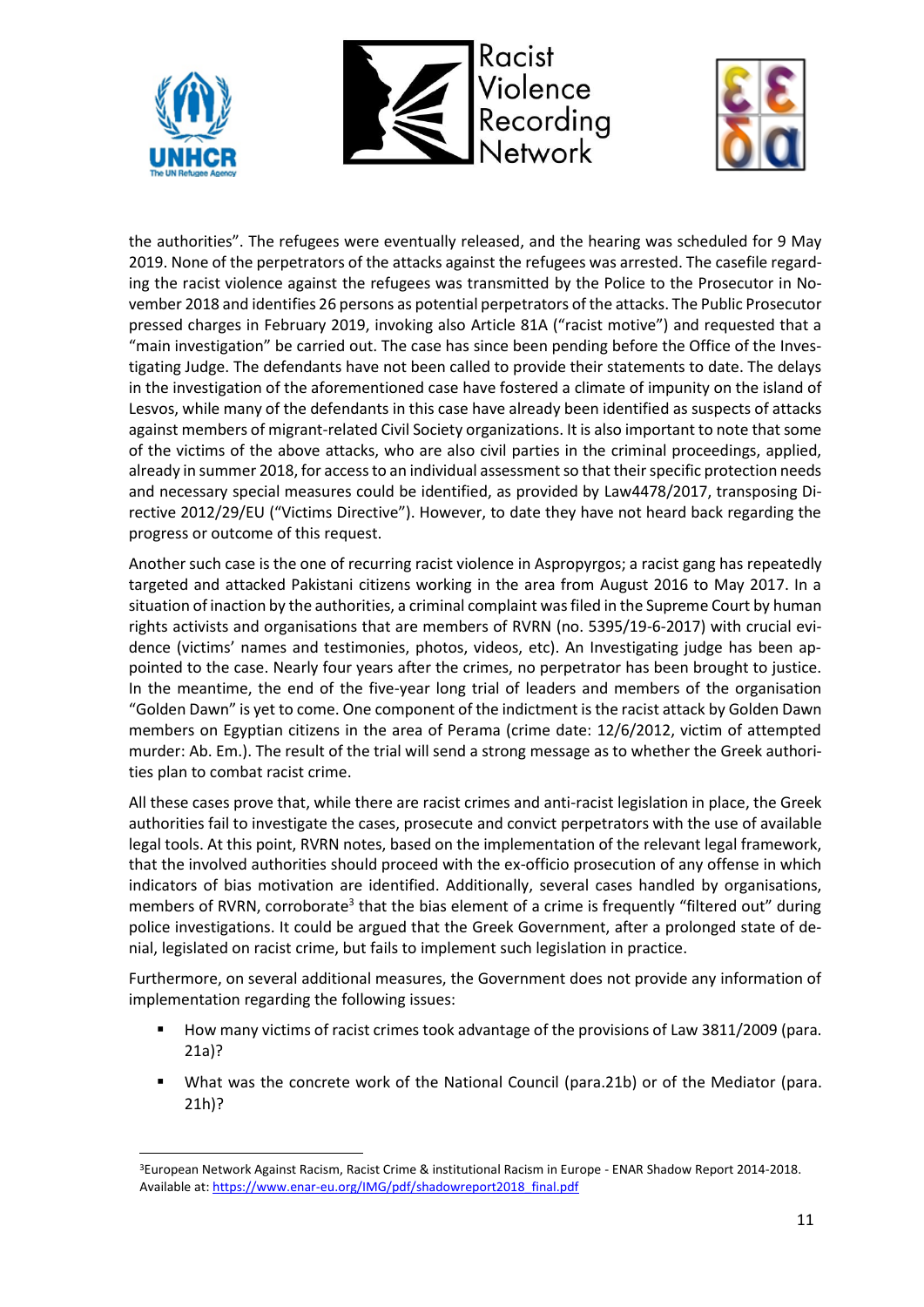





How many residency cards were issued to victims and witnesses of racist crimes according to Article 19A of Law 4251/2014 (para. 21d)?

At this point, RVRN would like to emphasize on the recommendation that it consistently addresses to the Greek authorities to publicize the quantitative and qualitative analysis of the recorded incidents of racist violence, as well as their development, given that such a procedure not only highlights the trends that need to be considered in order to effectively combat the aspects of racist crime, but also enhances the transparency of procedures and the trust in an effective national mechanism for recording incidents of racist violence. As RVRN has highlighted on several occasions, establishing trust in a unified and effective national system for recording incidents of racist violence, as well as the protection and provision of assistance to the victims, remains a key aim, despite the already positive developments in this area.

In relation to the 24/7 11414 dedicated phone line for the reporting of racist crimes, it should be noted that the migrant communities, especially on the islands and in the camps, are unaware of this service and no information comes up on the Internet, unless the relevant keywords are entered in Greek. Additionally, according to the operators of the line, this number is only valid for Attica cases and the information should be provided in Greek.

The Racist Violence Recording Network welcomed the establishment of the National Council against Racism and Intolerance (Law 4356/2015) and participates in its proceedings. It notes however the serious challenges in the operation of the NCRI in providing targeted and effective responses addressing worrying developments in this field. NCRI should operate on a steadier and more frequent basis, conduct decisive interventions aimed at the supervision of the implementation of legislation against racism and intolerance, especially in cases of its violation with the involvement of public officials. In parallel, the Racist Violence Recording Network consistently supports the work of the National Action Plan against Racism on the basis of consultation of the members of the National Council against Racism and Intolerance and other special bodies or experts. In this framework, RVRN submitted recommendations to the competent authorities as well as proposals for specific actions to be included in the National Action Plan against Racism. Finally, RVRN highlights once again the need to complete the National Action Plan against Racism, because of the institutional, political, and social impact its implementation would entail.

Regarding the implementation of Law 4478/2017 ("Victims Directive") it is worth to be added that undocumented migrants are often victims of racist attacks. However, the amendment of Article 41 Law 3907/2011 by Law 4332/2015 that a return decision shall not be issued against undocumented persons when they report alleged hate crimes till the public prosecutor's final decision on the hate motivation, is not yet fully implemented and disseminated amongst the migrant communities. The risk of arrest still exists and thus demotivates victims from reporting incidents of hate crime.

Also, the appeal against an initial rejection of such complaints before the Appeals court's Public prosecutor still needs a fee of 250 euros to be paid for all crimes, including those related to antiracist legislation (Law 927/1979, Law 3306/2005 and Article 82A criminal code), according to Article 52 para. 2 of the code of criminal procedures.

Additionally, the abolition of Article 361 B of the Penal Code, defining the criminalization of the discriminatory offer of goods, may send the message that organizing practices with racist characteristics, such as distributing food "only to Greeks", is socially acceptable and compatible with the principles of a democratic society. Currently, in the framework of the RVRN submission in the Sakir case,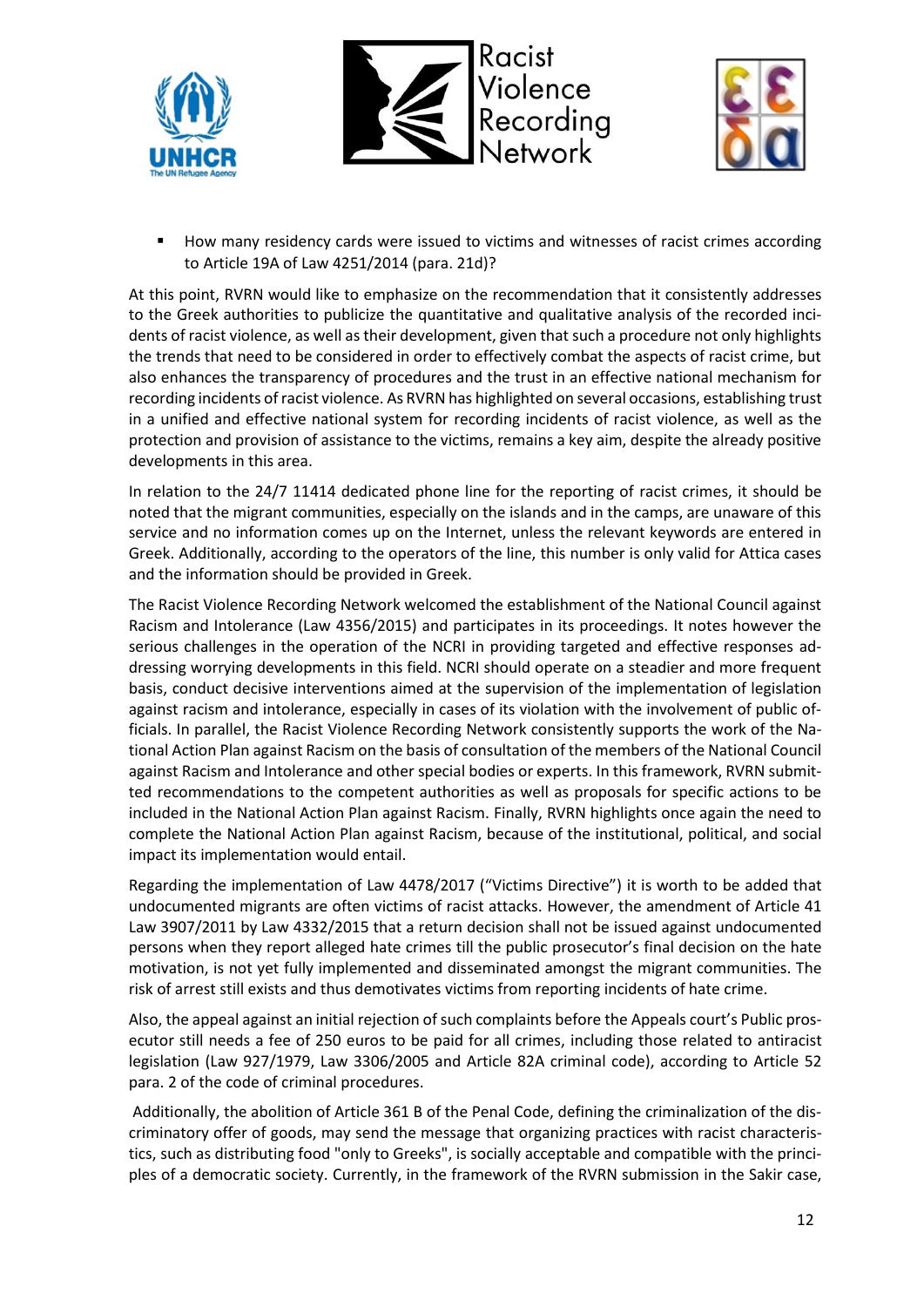





the Network requested from its members (currently 47) to fill a survey in order to identify in which cases that RVRN members managed, providing legal, medical, psychosocial or other support to victims of hate crime, either the Law 4478/2017 for the establishment of the minimum standards on rights, support and protection of victims of crime ("Victims Directive") was applied or the court decided to grant compensation to the victim from the Hellenic Compensation Authority (Law 3811/2009). The RVRN members were also asked if they were aware of cases where victims and witnesses of racist crimes, who are not citizens of EU member states, were granted a residence permit for humanitarian reasons in accordance with Art. 19A of Law 4251/2014, as amended by Law 4332/2015. Based on the survey results, in one case only in 2014 a victim of racist attack, being a migrant with no legal document, was granted a residence permit for humanitarian reasons in accordance with Art. 19A of Law 4251/2014 (as amended by Law 4332/2015), while nor cases supported by Law 4478/2017 neither court decisions for compensation based on the Law 3811/2009 were identified by the RVRN members in the incidents/cases of racist violence recorded by them

### **Other important considerations**

RVRN would like to express its deep concern about the recent frequent use of xenophobic rhetoric against migrants in the official political discourse, including by persons who hold public office, encouraging or legitimizing racist violence, and thereby undermining the significant efforts by Greece to improve the authorities' response to hate crimes.

Namely, in August 2019, a member of parliament of the ruling party, commented during a TV show, "Do you see an economic and cultural threat to Europe from a demographic change through uncontrolled migrant flows?".<sup>4</sup> In October 2019, the Minister of Development and Investment of the current Government, referring to instructions issued by the then Prosecutor of the Court of Cassation requesting the Prosecution Offices to cease the use of the term "lathrometanastis" (i.e. illegal, clandestine immigrant) on the basis that it is not an appropriate term, it is insulting and nowhere to be found in Greek legislation, as well as in order to "prevent phenomena of xenophobia and racist violence"<sup>5</sup>, stated that no Prosecutor could judge his Greek language skills, and he did not agree with the pseudo-political correctness ".<sup>6</sup> In January 2020, the same Minister, while invited to speak on a TV-show, stated, in relation to a search and rescue operation of migrants in distress at sea "You may think how well prepared they are that they knew 112 [European emergency number] was working and they called (…) We have fallen victim to a group attempt to alter the country but the government will deal with it"7.

<sup>4</sup>K. Bogdanos: The refugee is a refugee and the illegal immigrant is illegal. Available at:

<https://www.youtube.com/watch?v=i-juQ9vxq04&feature=youtu.be&t=249>

<sup>5</sup>Stop using the term "lathrometanastis" by the Supreme Court, *Aplotaria* (September 2018). Available at: <https://www.aplotaria.gr/lathrometanastis-stop/>

<sup>6</sup>Adonis Georgiadis: I did not stop using the term "lathrometanastis", *Ethnos* (October 2019). Available at: [https://www.ethnos.gr/politiki/64357\\_adonis-georgiadis-den-epapsa-na-hrisimopoio-ton-oro-lathrometanastis](https://www.ethnos.gr/politiki/64357_adonis-georgiadis-den-epapsa-na-hrisimopoio-ton-oro-lathrometanastis) <sup>7</sup>Georgiadis' statement about "population deterioration" that provoked reactions, *Ta Nea* (January 2020). Available at: <https://www.tanea.gr/2020/01/11/greece/i-dilosi-georgiadi-peri-alloiosis-tou-plithysmou-pou-prokalese-antidraseis/>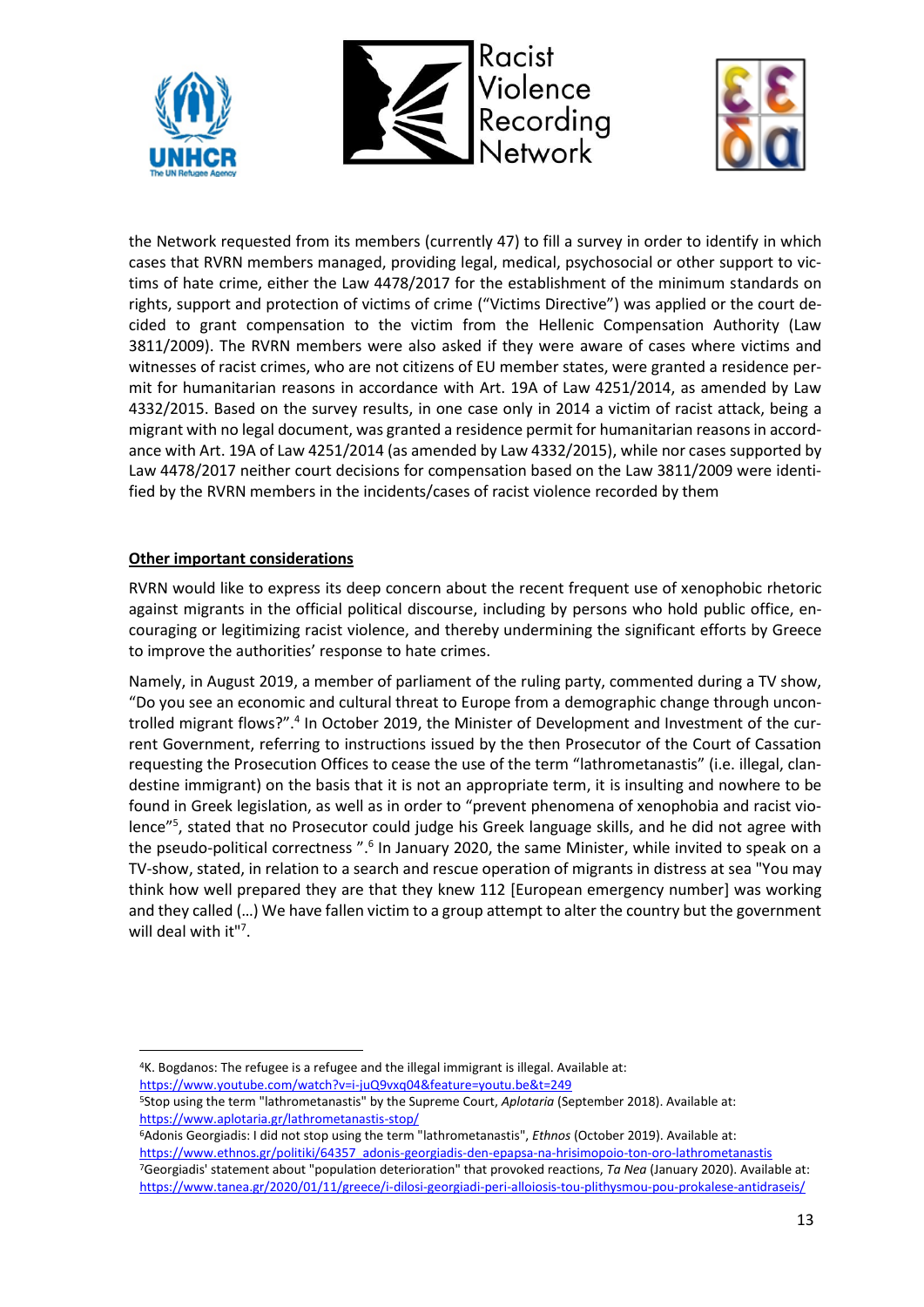





In November 2019, a member of parliament of New Democracy and Vice-President of the Parliament, spoke of a fear of alteration of the population on the island of Lesvos and mentioned that in 20 years 30% of the population will be Muslims<sup>8</sup>.

In January 2020, the Governor of the Northern Aegean Region, in his public speech in Mytilene, Lesvos, during public protests against the consequences of the migration issue for the island, spoke of a "population replacement plan"<sup>9</sup>.

Additionally, the increasing use by members of the ruling party of the term "invader" when referring to migrants<sup>10</sup> is particularly dangerous, as it draws on military combat terminology, encouraging the dangerous presumption that potential attacks against migrants qualify as legitimate defence. This rhetoric, which intensified during the February/March Greece-Turkey border crisis<sup>11</sup> has given rise to a barrage of vigilante-style attacks against migrants and human rights defenders across Greece<sup>12</sup>.

In fact, very recently (e.g. February-March 2020) there have been many attacks mainly by local groups, both on newly arrived refugees and migrants as well as humanitarian workers in the Aegean islands and at the land border in Evros, Non-Governmental Organizations and civil society organizations, because of their work for the protection of refugees' rights. Among other things, there were physical attacks on employees of refugee agencies, including arson in places intended for the accommodation of refugees and involving cars that belong to organizations, incidents of obstruction of movement or prevention of disembarkation of newcomers with a parallel expression of racist statements. However, up to now it seems that in many cases both the police and the prosecutor's office have not initiated the necessary procedures to investigate the racist motive for these attacks.

### **Conclusions**

In view of the above, it is considered essential that the Committee of Ministers includes the Sakir case under the enhanced procedure of supervision of the implementation. Additionally, it is

<sup>8</sup>Ch. Athanassiou: I am afraid that Lesvos will become a new Rhodope, *Lesvos News* (November 2019). Available at: [https://www.lesvosnews.net/articles/news-categories/politiki/h-athanasioy-fobamai-oti-i-lesbos-tha-ginei-mia-nea](https://www.lesvosnews.net/articles/news-categories/politiki/h-athanasioy-fobamai-oti-i-lesbos-tha-ginei-mia-nea-rodopi)[rodopi](https://www.lesvosnews.net/articles/news-categories/politiki/h-athanasioy-fobamai-oti-i-lesbos-tha-ginei-mia-nea-rodopi)

<sup>9</sup>Massive protests in Mytilene, Chios, Samos and Leros on refugee-immigration issue, *AMNA* (January 2020). Available at: [https://www.amna.gr/ota/article/424464/Megales-sugkentroseis-diamarturias-se-Mutilini--Chio--Samo-kai-Lero](https://www.amna.gr/ota/article/424464/Megales-sugkentroseis-diamarturias-se-Mutilini--Chio--Samo-kai-Lero-gia-to-prosfugiko-metanasteutikorn)[gia-to-prosfugiko-metanasteutikorn](https://www.amna.gr/ota/article/424464/Megales-sugkentroseis-diamarturias-se-Mutilini--Chio--Samo-kai-Lero-gia-to-prosfugiko-metanasteutikorn)

<sup>10</sup>New racist "case" on-air: Immigrants, "invaders" for Bogdanos, *To Kouti tis Pandoras* (September 2019). Available at: <https://www.koutipandoras.gr/article/neo-ratsistiko-kroysma-eisboleis-metanastes-mpogdanos-video> and <https://youtu.be/SS-ZWqWvNY8?t=925>

<sup>11</sup>Evros: CNN Greece journalist Costas Pliakos describes the attack he suffered, CNN Greece (March 2020). Available a[t:https://www.cnn.gr/news/ellada/story/209781/evros-o-dimosiografos-toy-cnn-greece-kostas-pliakos-perigrafei](https://www.cnn.gr/news/ellada/story/209781/evros-o-dimosiografos-toy-cnn-greece-kostas-pliakos-perigrafei-tin-epithesi-poy-dexthike)[tin-epithesi-poy-dexthike,](https://www.cnn.gr/news/ellada/story/209781/evros-o-dimosiografos-toy-cnn-greece-kostas-pliakos-perigrafei-tin-epithesi-poy-dexthike) Evros: "Everyone carries guns"-Die Linke's complaint about a German neo-Nazi operation, *Ieidiseis* (March 2020). Available at: [https://www.ieidiseis.gr/ellada/item/37268-evros-oloi-kykloforoyn-me-opla](https://www.ieidiseis.gr/ellada/item/37268-evros-oloi-kykloforoyn-me-opla-paristanontas-tin-politofylaki)[paristanontas-tin-politofylaki,](https://www.ieidiseis.gr/ellada/item/37268-evros-oloi-kykloforoyn-me-opla-paristanontas-tin-politofylaki) and Video from Evros: Citizens "arrest" immigrants in fields, *Proto Thema* (March 2020). Available at: https://www.protothema.gr/greece/article/980963/video-dokoumedo-apo-ton-evro-polites-sullamvanoun-metanastes-mesa-se-horafia/

<sup>12</sup>Maik Fielitz, Far-right vigilantism at Europe's borders: the Greek experience, *OpenDemocracy* (March 2020). Available at: [https://www.opendemocracy.net/en/countering-radical-right/far-right-vigilantism-at-europes-borders-the](https://www.opendemocracy.net/en/countering-radical-right/far-right-vigilantism-at-europes-borders-the-greek-experience/)[greek-experience/,](https://www.opendemocracy.net/en/countering-radical-right/far-right-vigilantism-at-europes-borders-the-greek-experience/) [https://www.unhcr.org/gr/en/14137-unhcr-deplores-attacks-against-humanitarians-on-greek-is](https://www.unhcr.org/gr/en/14137-unhcr-deplores-attacks-against-humanitarians-on-greek-islands-appeals-for-calm.html)[lands-appeals-for-calm.html,](https://www.unhcr.org/gr/en/14137-unhcr-deplores-attacks-against-humanitarians-on-greek-islands-appeals-for-calm.html)<https://www.nytimes.com/2020/03/07/world/europe/greece-turkey-migrants.html>